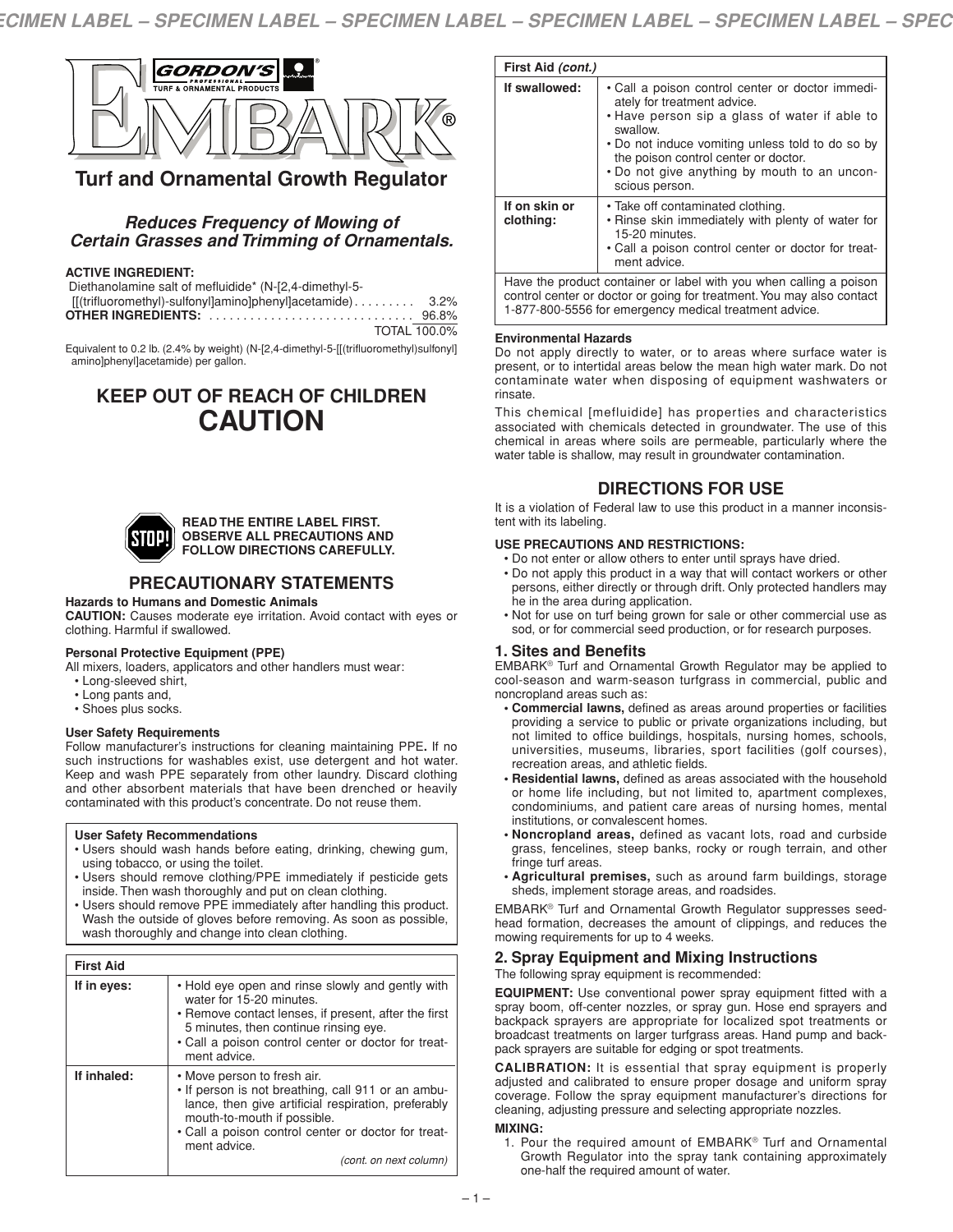- 2. Gordon's® Professional Spray Colorant is recommended to ensure the uniformity of the application. Refer to instructions for this colorant for the proper concentration.
- 3. Fill the tank as required with water and spray as recommended.

**SURFACTANTS:** For low maintenance turf only, the use of a nonionic surfactant is recommended to increase the extent and consistency of the growth regulation. The suggested surfactant rate is 0.25 to 0.50% volume/volume or 1 to 2 quarts per 100 gallons of spray solution. Temporary, slight discoloration of the turf may increase with the use of a surfactant.

**CLEANING:** Do not use spray equipment for other purposes until thoroughly cleaned. Flush spray equipment with water and Gordon's Spray Tank Cleaner immediately after use and dispose the rinsate by approved procedures.

### **3.Vegetative Growth Suppression**

**DOSAGE RATES:** Use rates with broadcast applications for coolseason and warm-season turfgrass are presented in Table 1.

**WHEN TO USE:** Apply EMBARK® Turf and Ornamental Growth Regulator uniformly to green, actively growing grass. At the time of treatment, turf should have developed the desired appearance, the desired height, and sufficient foliage for uptake. For season long seedhead suppression of cool-season grasses, apply no later than when the seedhead can be felt at the base of the stem (approximately two weeks prior to seedhead appearance).

### **4. Annual Bluegrass/***Poa annua* **Seedhead Suppression**

#### **Bentgrass (Golf Course Fairways)**

Apply EMBARK® Turf and Ornamental Growth Regulator after uniform green-up but before the first appearance of *Poa annua* seedheads (approximately two weeks prior to *Poa annua* seedhead appearance). Applications after the first seedhead appearance will suppress only seedheads which have not emerged. Seedheads that have emerged will not be controlled.

#### **Pre-Treatment Turf Management:**

Turf color and quality during week 1 through week 3 of the growth regulation period may be improved with an application of FeRROMEC® AC Liquid Iron. Schedule the application of FeRROMEC® AC Liquid Iron within 10 days before the application of EMBARK® Turf and Ornamental Growth Regulator. Refer to FeRROMEC® AC Liquid Iron label for the fertilizer rates. Applications at the rate of 3 fl. oz./1,000 square feet FeRROMEC® AC Liquid Iron are often adequate.

Optimum seedhead control may not be obtained if rainfall or overhead irrigation occurs within 8 hours following application.

**SINGLE APPLICATION PROGRAM:** Apply EMBARK® Turf and Ornamental Growth Regulator to fairway height (approximately 3/8 to 1/2 inch) bentgrass at a rate of 2.0 to 3.0 pt./acre (0.75 to 1.1 fl. oz./1,000 square feet). The effect of EMBARK® Turf and Ornamental Growth Regulator is dependent upon the timing and rate of application.

**MULTIPLE APPLICATION PROGRAM:** Apply EMBARK® Turf and Ornamental Growth Regulator to fairway height (approximately 3/8 to 1/2 inch) bentgrass at a rate of 0.5 fl. oz./1,000 square feet at 2 week intervals or 0.75 to 1.0 fl. oz./1,000 square feet at 4 week intervals. The effect of EMBARK® Turf and Ornamental Growth Regulator is dependent upon the timing and rate of application.

**NOTE:** Turfgrass treated with EMBARK® Turf and Ornamental Growth Regulator may appear temporarily discolored This program is not recommended unless some discoloration of bentgrass and *Poa annua* can be tolerated. This color change can appear 1 week after treatment and may persist an additional 2 weeks. Treated areas should continue to receive management care designed to encourage the growth of a healthy vigorous turf.

To avoid turf injury, use only on turfgrass that is reasonably free of stress from diseases, insects, excess heat, cold or frost, drought or excess rainfall/irrigation, shaded areas, low soil pH, nematodes, improper mowing or improper applications of fertilizer and pesticides. Injury can occur if this product is applied under any of these or other stress conditions. Under any of these stress conditions, any turf damage caused by the use of this product is beyond the control of PBI/Gordon Corporation and all risk is assumed by the buyer and/or user.

### **5. Mowing and Irrigation**

**Mowing before application -** Grass may be mowed up to two days before applying EMBARK<sup>®</sup> Turf and Ornamental Growth Regulator. Clippings and other debris should be removed before spraying. If mowing removes most of the green leaf tissue, spraying should be delayed until sufficient new growth develops to assure product absorption into green leaves.

**Mowing after application -** For an evenly trimmed appearance grass may be mowed 3 to 7 days after EMBARK® Turf and Ornamental Growth Regulator is applied.

Treated areas can be irrigated within 24 hours after application. Optimum results may not be obtained if rainfall or overhead irrigation occurs within 8 hours following application. If rain occurs within 8 hours, dilution of spray may occur.

### **6. Use Rates for Turfgrass**

| <b>TABLE 1. Use rates for turfgrass</b>                                                                                                                                                                                                                                                                                                                                       |                                                        |                        |  |
|-------------------------------------------------------------------------------------------------------------------------------------------------------------------------------------------------------------------------------------------------------------------------------------------------------------------------------------------------------------------------------|--------------------------------------------------------|------------------------|--|
|                                                                                                                                                                                                                                                                                                                                                                               | Amount of EMBARK® Turf and Ornamental Growth Regulator |                        |  |
| <b>Species</b>                                                                                                                                                                                                                                                                                                                                                                | <b>Pints per Acre</b>                                  | Fl. Ozs./1,000 Sq. Ft. |  |
| <b>Cool-Season Turf:</b>                                                                                                                                                                                                                                                                                                                                                      |                                                        |                        |  |
| Kentucky Bluegrass, Perennial Ryegrass, Tall Fescue,<br>Red Fescue (Chewings Fescue, Slender Creeping<br>Fescue, Spreading Fescue)                                                                                                                                                                                                                                            | 5.0                                                    | 1.8                    |  |
| <b>Mixtures</b>                                                                                                                                                                                                                                                                                                                                                               | See Footnote 1.                                        | See Footnote 1.        |  |
| Annual Bluegrass/Poa annua                                                                                                                                                                                                                                                                                                                                                    |                                                        |                        |  |
| Single Application                                                                                                                                                                                                                                                                                                                                                            | 2.0 to 3.0                                             | $0.75$ to 1.1 fl. oz.  |  |
| <b>Multiple Applications:</b><br>at 2 week intervals                                                                                                                                                                                                                                                                                                                          |                                                        | 0.5 fl. oz.            |  |
| at 4 week intervals                                                                                                                                                                                                                                                                                                                                                           |                                                        | 0.75 to 1.0 fl. oz.    |  |
| <b>Warm-Season Turf:</b>                                                                                                                                                                                                                                                                                                                                                      |                                                        |                        |  |
| St. Augustinegrass                                                                                                                                                                                                                                                                                                                                                            | 5.0                                                    | 1.8                    |  |
| Hybrid Bermudagrass (Tifgreen, Tifway, Tifdwarf,<br>Tifway 419, and Tifgreen 328), Centipedegrass                                                                                                                                                                                                                                                                             | 20.0                                                   | 7.4                    |  |
| Zoysiagrass                                                                                                                                                                                                                                                                                                                                                                   | 15 to 20.0                                             | 5.5 to 7.4             |  |
| Footnote 1: For mixed species of turfgrass: Differential responses of mixed turf species may occur with EMBARK® Turf and Ornamental Growth Regulator and may result in irregular heights or a<br>non-uniform appearance. Determine the predominant species in the mixed turf and follow the appropriate application instructions for the species that is most commonly found. |                                                        |                        |  |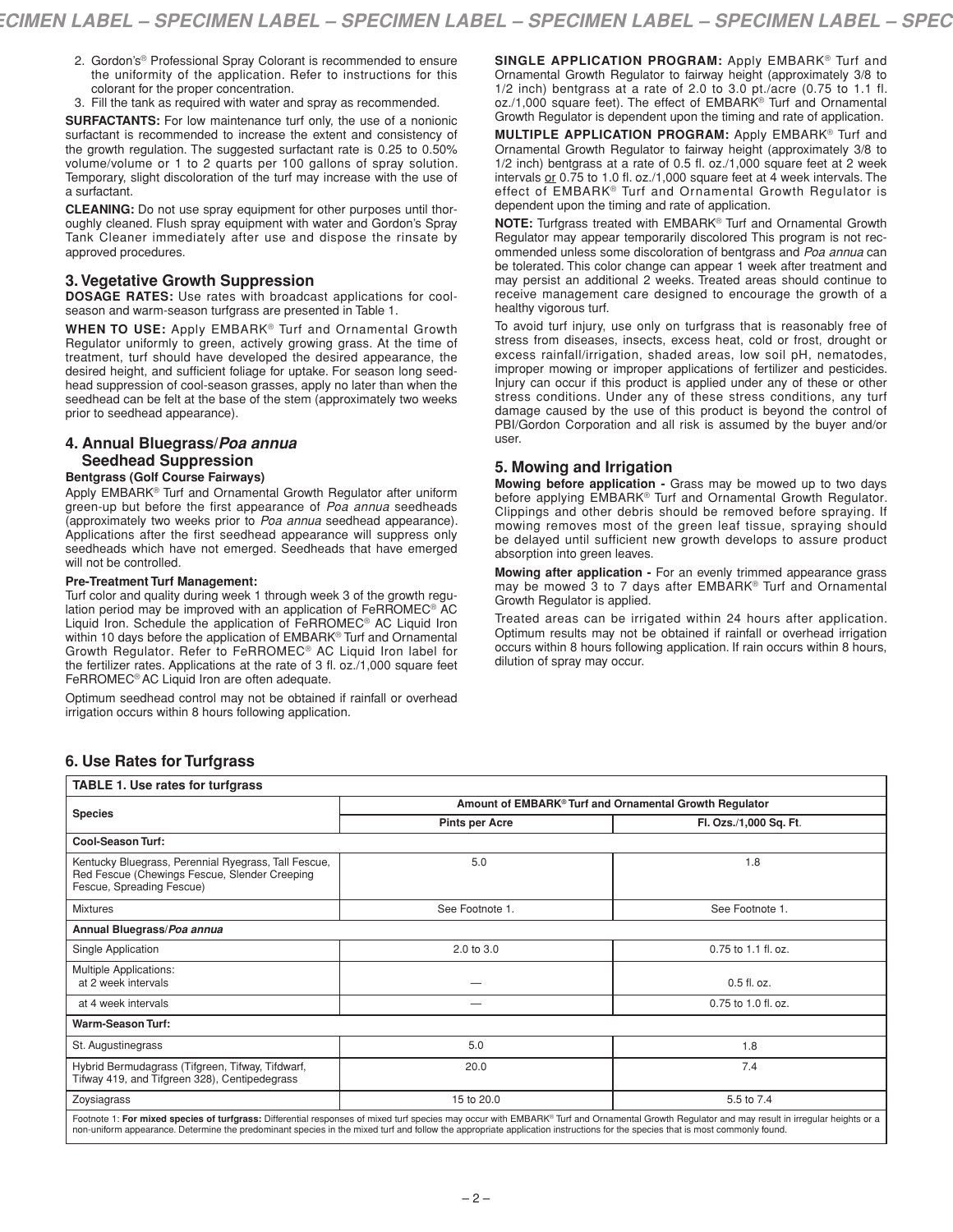### **7. Spray Volumes**

Spray volumes of 20 to 175 gallons per acre or 0.5 to 4.0 gallons per 1,000 square feet are recommended. Uniform applications are essential. Avoid spray overlaps that will increase the dosage above those recommended.

### **8. Multiple Applications**

**Cool-Season and Warm-Season Turfgrass:** EMBARK® Turf and Ornamental Growth Regulator may be applied more than once per season; however, wait at least 6 weeks between applications. For fall applications, apply at least 1 month before winter dormancy. In turfgrass renovation programs, areas treated with EMBARK® Turf and Ornamental Growth Regulator may be reseeded 3 days following application (except California where reseeding may not occur within 2 weeks).

The maximum application rate is 20.0 pints of product per acre per application (0.5 lb. mefluidide ae per acre per application). The maximum seasonal rate is 40.0 pints of product per acre per year (1.0 lb. mefluidide ae per acre per season).

**TURF COLOR AND NITROGEN/IRON COMBINATIONS:** Turf treated with EMBARK® Turf and Ornamental Growth Regulator may appear less dense and temporarily discolored when compared with untreated turf. However, turf quality and color may be increased when compared to the untreated areas after the end growth regulation period.

Turf color and quality during weeks 1 through 3 of the growth regulation period may be improved with an application of Ferromec® AC Liquid Iron. Schedule the application of Ferromec® AC Liquid Iron within 10 days before the application of EMBARK® Turf and Ornamental Growth Regulator. Refer to the Ferromec® AC Liquid Iron label for the fertilizer rates.

**HERBICIDE COMBINATIONS FOR TURFGRASS:** EMBARK® Turf and Ornamental Growth Regulator is a plant growth regulator and will not provide weed control. EMBARK<sup>®</sup> Turf and Ornamental Growth Regulator may be applied with a broadleaf herbicide such as Trimec® Classic Brand Broadleaf Herbicide, Super Trimec® Broadleaf Herbicide, Trimec® Southern Broadleaf Herbicide, and other herbicides EPA-registered for use in turfgrass. It is essential to follow label directions exactly for both the EMBARK® Turf and Ornamental Growth Regulator and the broadleaf herbicide used.

### **9. Edging with Pump Type Sprayers**

EMBARK® Turf and Ornamental Growth Regulator may be used for edging grass when uniformly applied with pump type sprayers. The benefits of EMBARK® Turf and Ornamental Growth Regulator will be extended trimming intervals, reduced time and labor associated with yard maintenance, and reduced growth in areas difficult to trim.

This edging treatment can be used as a substitute for trimming in areas including:

- along sidewalks, driveways, parking areas, road and curbside grass
- around trees, shrubs, ornamental plantings, and under fencelines or guardrails
- around rocks, signposts, or fringe areas
- around buildings, patios, houses, mobile homes, and areas associated with household or home life.
- and other turfgrass areas requiring hand or mechanical trimming.

**WHEN TO USE:** Generally, begin applications in the spring after full green-up and continue applications until early fall.

At the time of application, the turfgrass should have developed the desired appearance, the desired height, and sufficient foliage for uptake. Avoid scalping for all turf species. If mowing or trimming removes most of the green leaf tissue, spraying should be delayed until sufficient new growth develops to assure product absorption into green leaves. Allow one or two days after mowing or trimming before applying EMBARK® Turf and Ornamental Growth Regulator. Clippings and other debris should be removed before spraying.

Refer to Table 2 for use rates.

### **TABLE 2. Use rates for edging treatments**

| <b>Species</b>                                                                                                                                                      | Amount of EMBARK® Turf and<br>Ornamental Growth Regulator*<br>fl. oz./1,000 sq. ft. |  |
|---------------------------------------------------------------------------------------------------------------------------------------------------------------------|-------------------------------------------------------------------------------------|--|
| <b>Cool-Season Turf</b>                                                                                                                                             |                                                                                     |  |
| Kentucky Bluegrass, Perennial Ryegrass,<br>Tall Fescue, Red Fescue (Chewings<br>Fescue, Slender Creeping Fescue,<br>Spreading Fescue)                               | 4                                                                                   |  |
| <b>Warm-Season Turf</b>                                                                                                                                             |                                                                                     |  |
| Common Bermudagrass                                                                                                                                                 | 16                                                                                  |  |
| Hybrid Bermudagrass, Centipedegrass,<br>Zoysiagrass                                                                                                                 | 8                                                                                   |  |
| St. Augustinegrass                                                                                                                                                  | 4                                                                                   |  |
| *Apply the specified amount of product in a 12 inch band for 1,000 linear feet. Or apply the<br>specified amount of product in a 6 inch band for 2,000 linear feet. |                                                                                     |  |

### **10. Field Marking Paints**

**FIELD MARKINGS:** Temporary field markings can be achieved by applying EMBARK® Turf and Ornamental Growth Regulator with line marking paints.

**WHERE TO USE:** Sport stadiums, sport fields (schools, colleges/ universities, parks, professional facilities), and athletic fields (football, baseball, soccer, lacrosse, softball, others).

#### **TURFGRASS:**

**Cool-Season Species:** Including Kentucky bluegrass, perennial ryegrass, and fescues.

**Warm-Season Species:** Including bermudagrass and St. Augustinegrass. This product is not recommended for bahiagrass.

**EQUIPMENT:** Powered stripers/sprayers, walk behind stripers, or wet line paint applicators capable of delivering lines (bands) 2 to 6 inches wide.

**MATERIALS:** Water based or latex formulations of paint. Line marking paints should comply with the requirements of the appropriate governing body (eg. National Collegiate Athletic Association (NCAA), State High School Athletic Association, or others).

**APPLICATION SCHEDULE:** Generally, begin applications after full green-up in the spring and apply during active growth until early fall. Applications to turfgrass weakened by drought, insects, or disease may increase the potential for discoloration or injury.

**NUMBER OF APPLICATIONS:** Top quality water based latex paints may remain visible for one season provided that heavy use areas are resprayed or touched-up periodically. Generally, one application of EMBARK® Turf and Ornamental Growth Regulator with the line marking paint is recommended per season.

**APPLICATION RATE:** The amount of paint per unit area to assure complete opacity and color of the lines should be recommended by the manufacturer. Our recommendations for plant growth regulation with EMBARK® Turf and Ornamental Growth Regulator are based upon applying one gallon of marking paint per 1,000 square feet.

**For Cool-Season Turfgrass:** Apply 2 to 4 fluid ounces of EMBARK® Turf and Ornamental Growth Regulator per one gallon of marking paint to treat 1,000 square feet of line surface area.

**For Warm-Season Turfgrass:** Apply 2 to 16 fluid ounces of EMBARK® Turf and Ornamental Growth Regulator per one gallon of marking paint to treat 1,000 square feet of line surface area.

Refer to Table 3 for specific use rates.

| <b>TABLE 3. Use rates for field markings</b>       |                                                                                                                                              |  |
|----------------------------------------------------|----------------------------------------------------------------------------------------------------------------------------------------------|--|
| <b>SPECIES</b>                                     | <b>AMOUNT TO USE</b><br>fl. oz. of EMBARK® Turf and<br><b>Ornamental Growth Regulator</b><br>per 1 gal.of Marking Paint<br>per 1,000 sq. ft. |  |
| <b>Cool-Season Turf</b>                            |                                                                                                                                              |  |
| Kentucky Bluegrass, Perennial<br>Ryegrass, Fescues | $2$ to $4$ fl. oz.                                                                                                                           |  |
| <b>Warm-Season Turf</b>                            |                                                                                                                                              |  |
| Common Bermudagrass                                | 15 to 16 fl. oz.                                                                                                                             |  |
| <b>Hybrid Bermudagrass</b>                         | $6$ to $8$ fl. oz.                                                                                                                           |  |
| St. Augustinegrass                                 | $2$ to $4$ fl. oz.                                                                                                                           |  |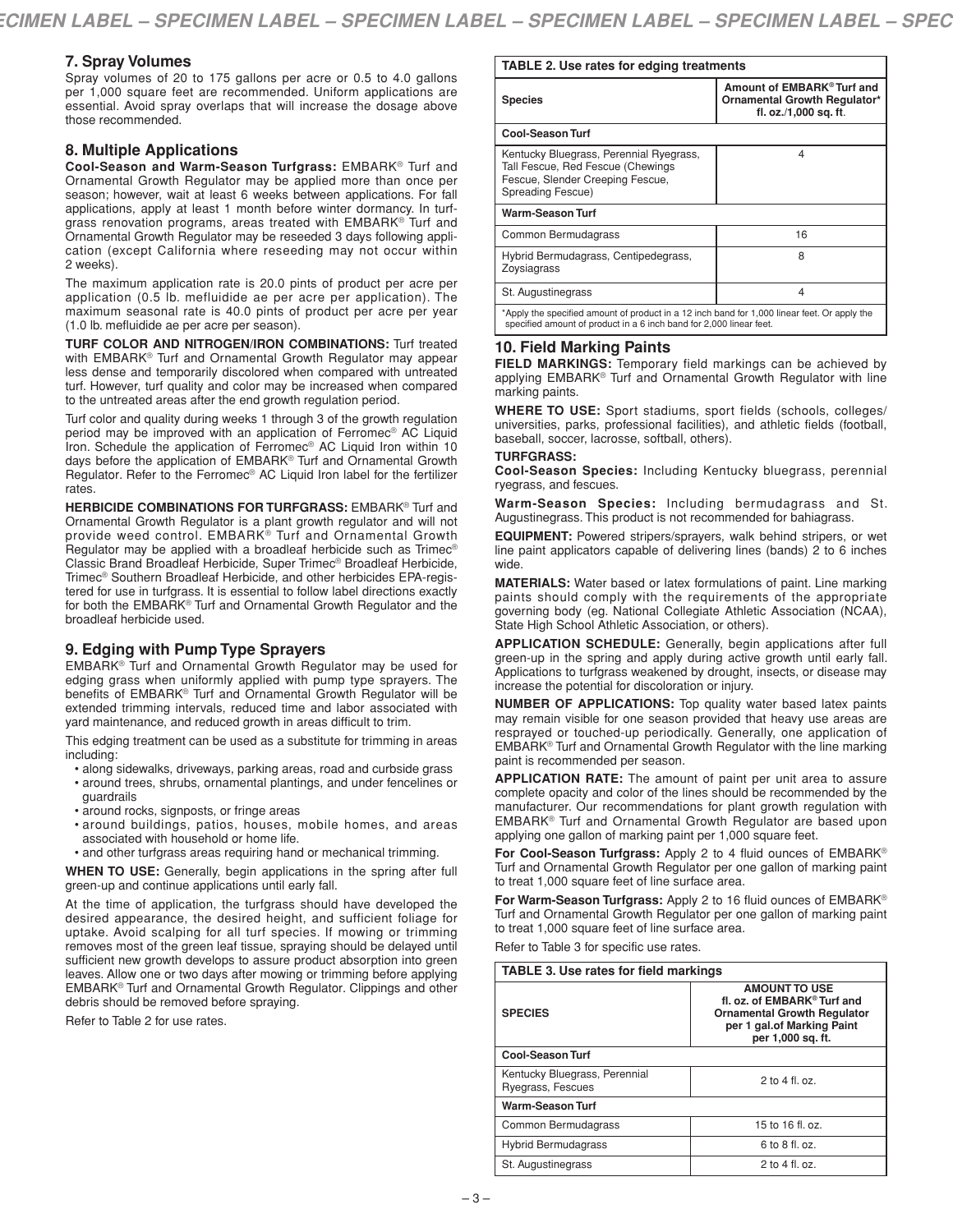### **11. Overseeding Established Cool-Season Turfgrass**

Overseeding established turf with cool-season grass seed can improve the turf density and restore the aesthetic quality of turf. EMBARK® Turf and Ornamental Growth Regulator can increase the success of overseeding by suppressing the growth of the existing turfgrass and by reducing the frequency of mowing by 50 percent. The reduction of mowing prevents damage to the newly established seedlings. Refer to Table 4.

| TABLE 4. Use rates for overseeding cool-season turfgrass |                                                           |                        |                                                                                                                                      |  |
|----------------------------------------------------------|-----------------------------------------------------------|------------------------|--------------------------------------------------------------------------------------------------------------------------------------|--|
| Season                                                   | <b>Application</b><br>Window<br>(Days before)<br>Seeding) | Dosage<br>Rate         | <b>Comments</b>                                                                                                                      |  |
| Spring:                                                  | 3 to 14 days                                              | <b>See</b><br>Table 1. | Aeration and seedbed preparation<br>should be completed after the<br>application of EMBARK® Turf and<br>Ornamental Growth Regulator. |  |
| Fall:                                                    | 3 to 14 days                                              | See<br>Table 1.        | In California, the application<br>window is 14 days before seeding<br>for spring and fall applications.                              |  |

### **12. Overseeding Bermudagrass Turf**

Hybrid bermudagrass is overseeded with perennial ryegrass, annual ryegrass, and other cool-season grasses during the fall to enhance the appearance during winter. EMBARK® Turf and Ornamental Growth Regulator can reduce the persistence of the cool-season grasses during spring and can improve the hybrid bermudagrass recovery during the transition period.

Apply 5.0 pints of product per acre to the cool-season grasses used for overseeding during early spring or prior to the recovery of the dormant bermudagrass.

### **13. Irrigation and Rainfall**

Optimum results may not be obtained if rainfall or overhead irrigation occurs within 8 hours following application. Do not contaminate water intended for irrigation or domestic purposes. Do not apply through any type of irrigation system. To prevent product run-off, do not apply when raining or when rain is expected within 8 hours. Do not irrigate for 8 hours after application.

#### **LIMITATIONS FOR TURFGRASS:**

- Do not use in areas where there is heavy foot traffic. Do not apply to stressed, diseased, or unhealthy grass.
- Avoid spray drift onto nontarget foliage.
- Do not apply EMBARK® Turf and Ornamental Growth Regulator to turf areas within four growing months after seeding and do not reseed within 3 days following application (except California where reseeding may not occur within 2 weeks).
- Do not contaminate food or feed.
- Do not feed clippings to livestock. Do not graze livestock in treated areas.
- Keep out of lakes, streams, and ponds.

### **14. Ornamentals**

EMBARK® Turf and Ornamental Growth Regulator may be applied to specified ornamentals and groundcovers in commercial, residential, and public areas.

EMBARK® Turf and Ornamental Growth Regulator reduces pruning and trimming for up to 8 weeks by regulating growth and/or inhibiting flower formation.

**TIMING:** Applications should be made to healthy, actively growing plants 7 to 14 days after pruning or trimming. Once the plant resumes active growth, pruning and repeat applications may be made.

For flower inhibition of ornamental olive trees, apply EMBARK® Turf and Ornamental Growth Regulator to foliage as a full cover spray at prebloom (tight bud stage) through the 5% bloom stage.

#### **Spray Volume**

For ornamentals, apply EMBARK® Turf and Ornamental Growth Regulator to foliage as a full cover spray to the drip point. Spray penetration of dense foliage and thorough coverage of all parts of shrubs, trees, and ornamentals are essential. The spray volumes will vary according to tree/shrub size, but trees 20 to 30 feet in height will require 10 to 15 gallons of spray solution per tree.

#### **Use rates for trees, shrubs, and ornamentals**

| <b>Species</b>                                                                                                                                                                                                                                                                                                                                                                                                                                                            | Amount of EMBARK <sup>®</sup> Turf and<br><b>Ornamental Growth Regulator</b><br>Per Gallon of Water |  |
|---------------------------------------------------------------------------------------------------------------------------------------------------------------------------------------------------------------------------------------------------------------------------------------------------------------------------------------------------------------------------------------------------------------------------------------------------------------------------|-----------------------------------------------------------------------------------------------------|--|
| Acacia, Abelia, African Daisy,<br>Algerian Ivy, Barberry, Bottlebrush,<br>Bougainvillea, Boxwood (Buxus sp.),<br>Brazilian Pepper Tree, Burford Holly,<br>Capeweed, Carob, Crepe Myrtle,<br>Elaeagnus, English Ivy, Euonymus,<br>Ficus, Hibiscus, Holly (Ilex sp.).<br>Iceplant, Jasmine, Laurel, Melaleuca,<br>Nandina, Oleander, Osmanthus,<br>Photinia, Pittosporum, Podocarpus,<br>Privet (Ligustrum sp.), Pyracantha,<br>Raphiolepis, Viburnum, Xylosma, &<br>Yaupon | 6.5 fl. oz./gal. of water                                                                           |  |
| Ornamental Olive Trees*                                                                                                                                                                                                                                                                                                                                                                                                                                                   | 1.5 fl. oz./gal. of water                                                                           |  |
| *For flower inhibition of olive trees, apply EMBARK® Turf and Ornamental Growth Regulator                                                                                                                                                                                                                                                                                                                                                                                 |                                                                                                     |  |

\*For flower inhibition of olive trees, apply EMBARK® Turf and Ornamental Growth Regulator to foliage as a full coverage spray at prebloom (tight bud stage) through the 5% bloom stage.

#### **IRRIGATION AND RAINFALL:**

Optimum results may not be obtained if rainfall or overhead irrigation occurs within 8 hours following application. Do not contaminate water intended for irrigation or domestic purposes. Do not apply through any type of irrigation system. To prevent product run-off, do not apply when raining or when rain is expected within 8 hours. Do not irrigate for 8 hours after application.

#### **LIMITATIONS FOR ORNAMENTALS:**

Do not apply to plants grown in containers. Do not contaminate food or feed. Do not feed clippings to livestock. Do not graze livestock in treated areas. Keep out of lakes, streams, and ponds.

# **15. Spray Drift Requirements**

#### **Wind Direction**

Only apply this product if the wind direction favors on target deposition.

### **Wind Speed**

Do not apply when the wind velocity exceeds 15 mph.

#### **Temperature Inversions**

Do not make ground spray applications into temperature inversions. Inversions are characterized by stable air and increasing temperatures with height above the ground. Mist or fog may indicate the presence of an inversion in humid areas. The applicator may detect the presence of an inversion by producing a smoke layer near the ground surface.

#### **Droplet Size**

Use only Medium or coarser spray nozzle (ASAE S572)

#### **Additional Requirements for Groundboom Applications**

All ground boom application equipment must be properly maintained and calibrated using appropriate carriers or surrogates. Do not apply with a nozzle height greater than 4 feet above the ground or foliage canopy.

### **STORAGE AND DISPOSAL**

Do not contaminate water, food, or feed by storage and disposal.

**PESTICIDE STORAGE:** Store in original container in a locked storage area inaccessible to children or pets.

**PESTICIDE DISPOSAL:** Wastes resulting from the use of this product may be disposed of on site or at an approved waste disposal facility.

**CONTAINER HANDLING:** Nonrefillable container. Do not reuse or refill this container. Offer for recycling, if available, or puncture and dispose of in a sanitary landfill, or by incineration, or, if allowed by state and local authorities, by burning. If burned, stay out of smoke.

Triple rinse or pressure rinse container (or equivalent) promptly after emptying.

Triple rinse as follows: Empty the remaining contents into application equipment or a mix tank and drain for 10 seconds after the flow begins to drip. Fill the container 1/4 full with water and recap. Shake for 10 seconds. Pour rinsate into application equipment or a mix tank or store rinsate for later use or disposal. Drain for 10 seconds after the flow begins to drip. Repeat this procedure two more times. OR